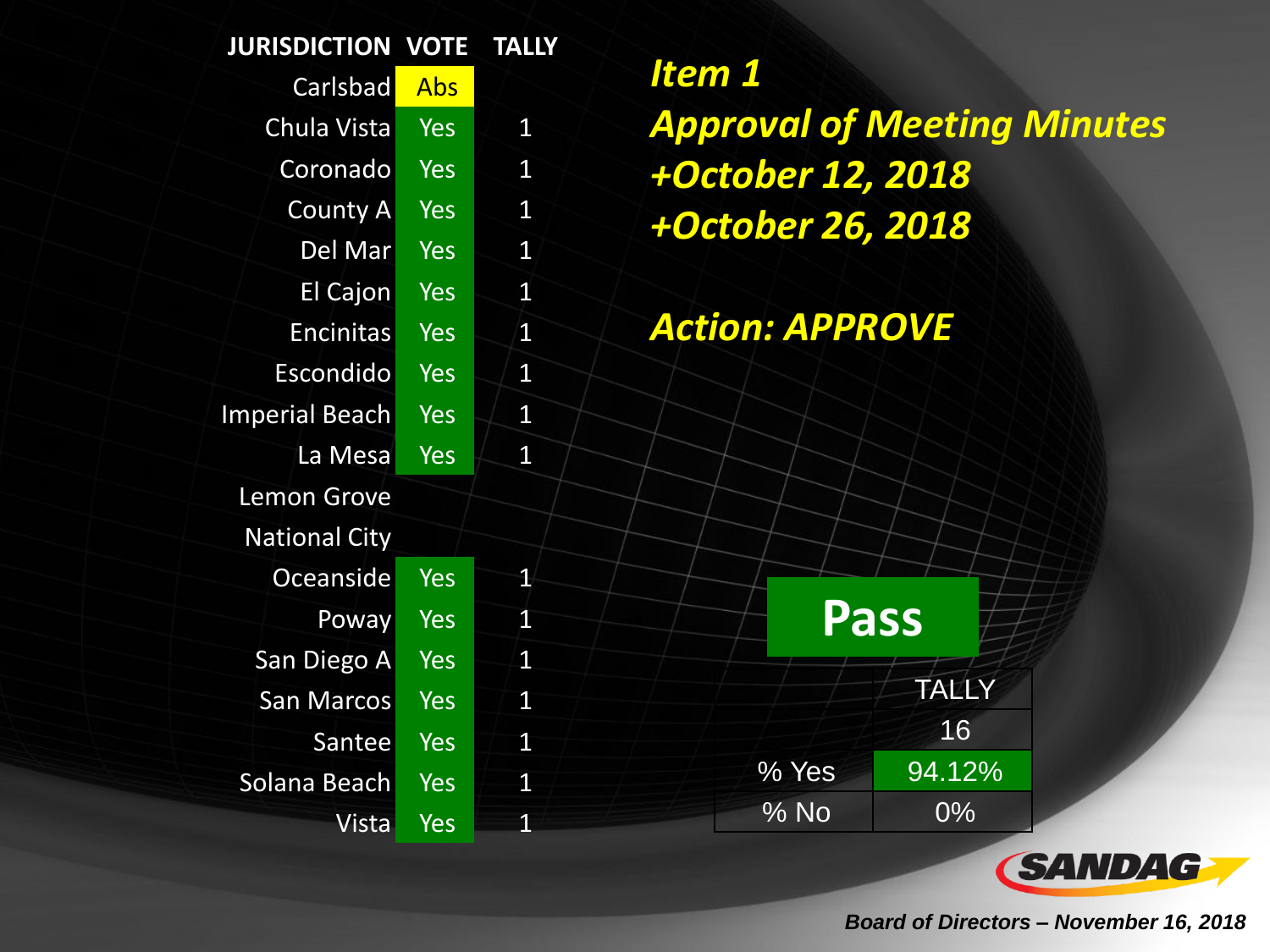| <b>JURISDICTION</b>   | <b>VOTE</b> | <b>TALLY</b>   |
|-----------------------|-------------|----------------|
| Carlsbad              | Yes         | $\mathbf 1$    |
| Chula Vista           | Yes         | $\overline{1}$ |
| Coronado              | Yes         | $\overline{1}$ |
| <b>County A</b>       | Yes         | $\mathbf{1}$   |
| Del Mar               | Yes         | $\mathbf{1}$   |
| <b>El Cajon</b>       | Yes         | 1              |
| <b>Encinitas</b>      | Yes         | 1              |
| Escondido             | Yes         | $\overline{1}$ |
| <b>Imperial Beach</b> | Yes         | $\overline{1}$ |
| La Mesa               | Yes         | $\mathbf{1}$   |
| <b>Lemon Grove</b>    |             |                |
| <b>National City</b>  | Yes         | 1              |
| Oceanside             | Yes         | $\overline{1}$ |
| Poway                 | Yes         | $\overline{1}$ |
| San Diego A           | <b>Yes</b>  | $\overline{1}$ |
| <b>San Marcos</b>     | Yes         | 1              |
| Santee                | Yes         | $\overline{1}$ |
| Solana Beach          | Yes         | $\overline{1}$ |
| Vista                 | Yes         | $\overline{1}$ |

*Item 3 Actions from Policy Advisory Committees*

*Action: APPROVE*





*Board of Directors – November 16, 2018*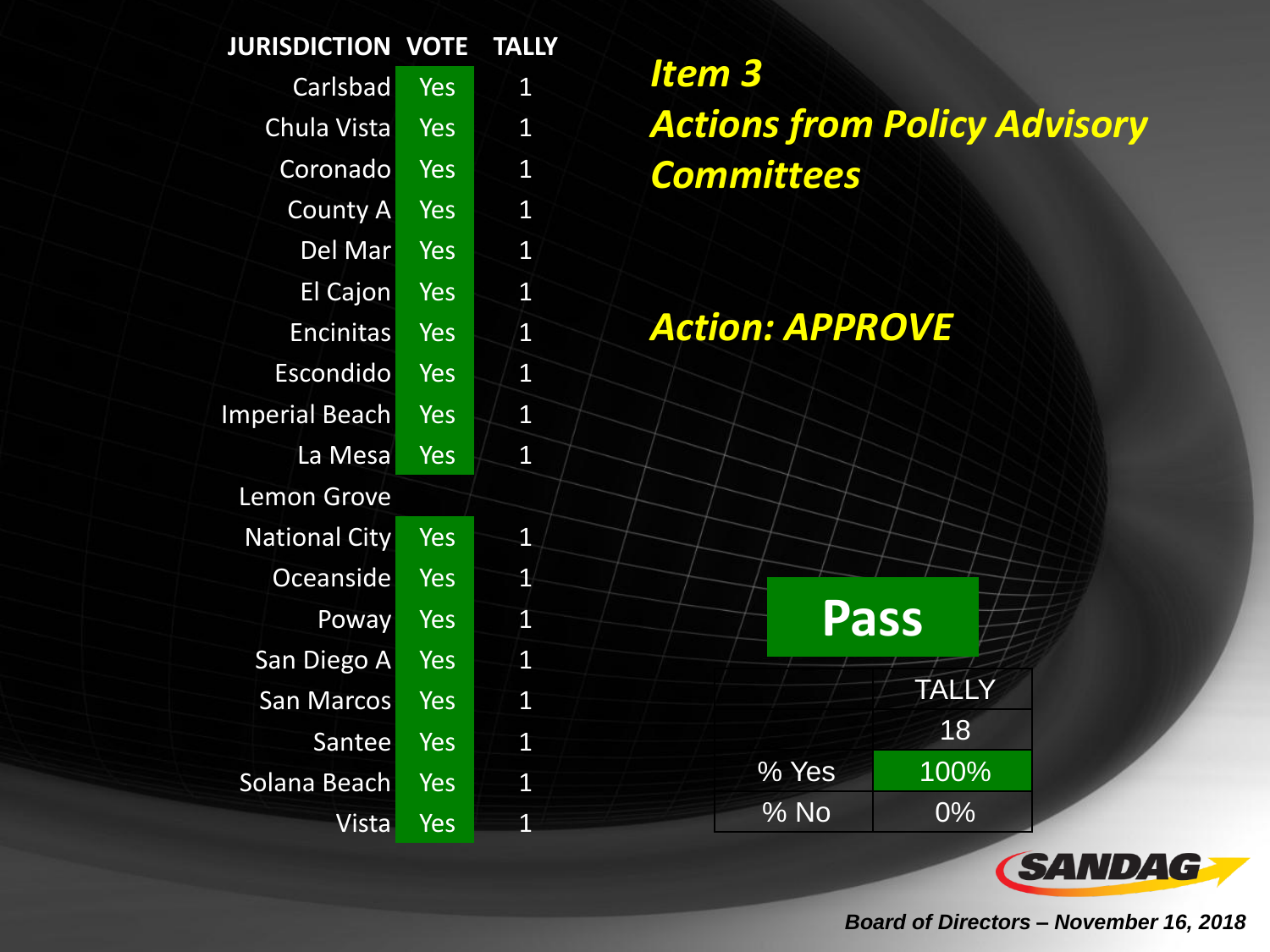## **JURISDICTION VOTE WEIGHT**

| Carlsbad              | Yes        | 3              |
|-----------------------|------------|----------------|
| <b>Chula Vista</b>    | Yes        | $\overline{8}$ |
| Coronado              | Yes        | $\blacksquare$ |
| County A              | <b>Yes</b> | 7.5            |
| <b>County B</b>       | Yes        | 7.5            |
| Del Mar               | Yes        | $\overline{1}$ |
| <b>El Cajon</b>       | Yes        | 3              |
| <b>Encinitas</b>      | Yes        | $\overline{2}$ |
| Escondido             | <b>Yes</b> | 4              |
| <b>Imperial Beach</b> | Yes        | $\mathbf{1}$   |
| La Mesa               | <b>Yes</b> | $\overline{2}$ |
| <b>Lemon Grove</b>    | Yes        | $\overline{1}$ |
| <b>National City</b>  | Yes        | $\overline{2}$ |
| Oceanside             | Yes        | 5              |
| Poway                 | Yes        | 1              |
| San Diego A           | Yes        | 21             |
| San Diego B           | Yes        | 21             |
| <b>San Marcos</b>     | Yes        | 3              |
| Santee                | Yes        | $\overline{2}$ |
| Solana Beach          | Yes        | $\overline{1}$ |
| Vista                 | Yes        | 3              |

*Item 8 Election of 2019/2020 SANDAG Board Officers \*weighted vote\**

*Action: APPROVE*

**Pass** Jurisdiction Voting Yes: 19

WEIGHT 100 % Yes 100%

% No 0%



*Board of Directors – November 16, 2018*